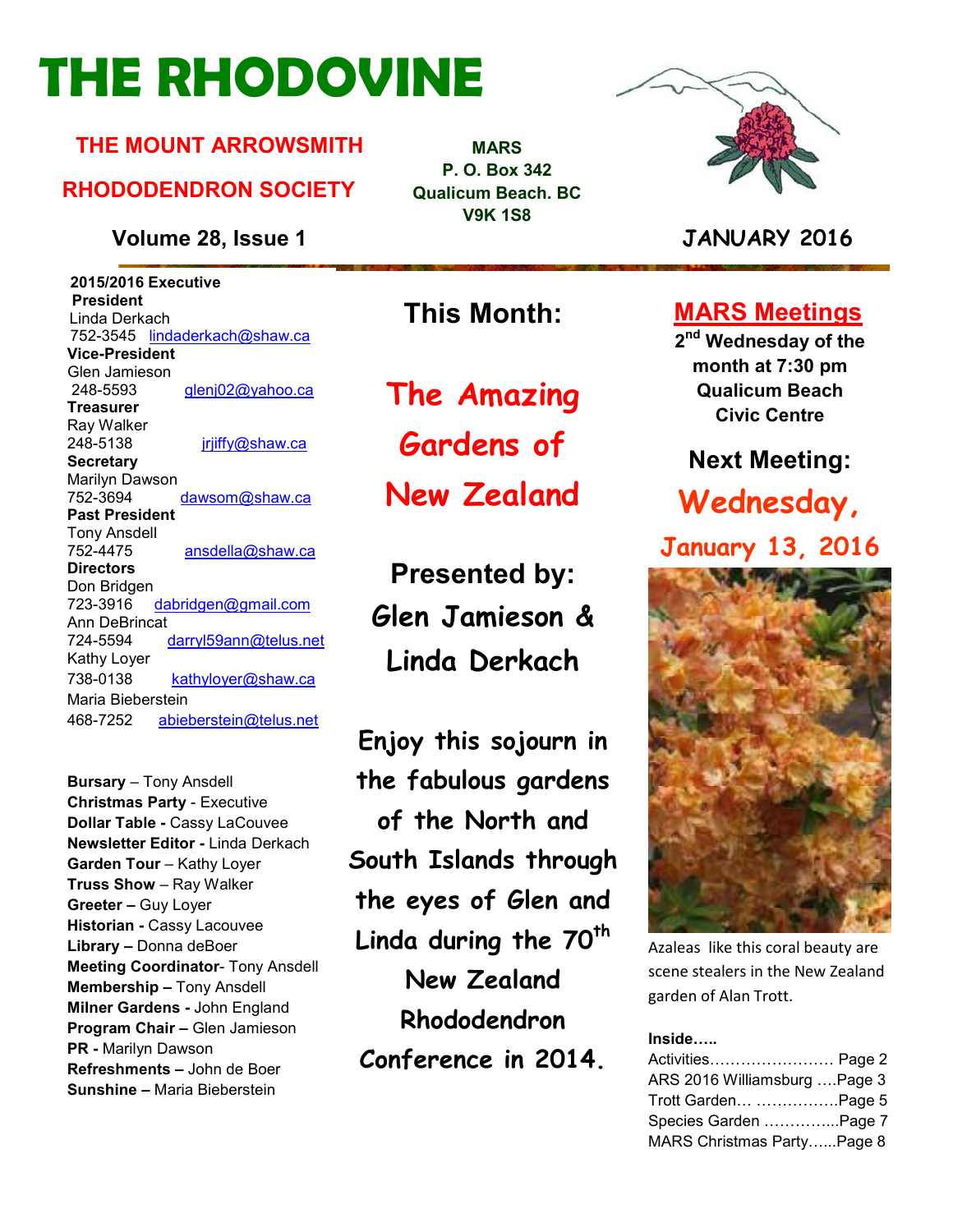# **Upcoming Programs…**

- **January 2016**
- **Glen Jamieson & Linda Derkach on New Zealand Gardens**
- **February 2016**
- **TBA**
- **March 2016**
- **Panel of Experts**
- **April 2016**
- **Bill Dumont on Gardens in England**

# **Dates to Note…**

- **Saturday, February 6, 2016**
- **Qualicum Beach Seedy Saturday**
- **April 20 to 24, 2016**
- **ARS Annual Convention Williamsburg, Virginia**
- **April 23, 2016**
- **MARS Rhododendron Show and Sale**
- **May 7 & 8, 2016**
- **MARS 25 th Annual Mother's Day Garden Tour**

### **Qualicum Beach Seedy Saturday February 6, 2016**

# **Meeting Garden Challenges**

#### **Speakers:**

**Connie Kuramoto**: *Water, Water, Everywhere*  **Linda Gilkeson**: *Do You Really Know What the Problem is?* 

For more information please check our website: http://www.qbseedysaturday.com/

Please contact Lori Pross at nickorlori@shaw.ca if you can volunteer to help out; work shifts are only 1 ½ hour or 2 hours long.

# **Williamsburg** *2016*



**A Joint Meeting of the** *American Rhododendron Society* **and the** *Azalea Society of America* **April 20-24, 2016**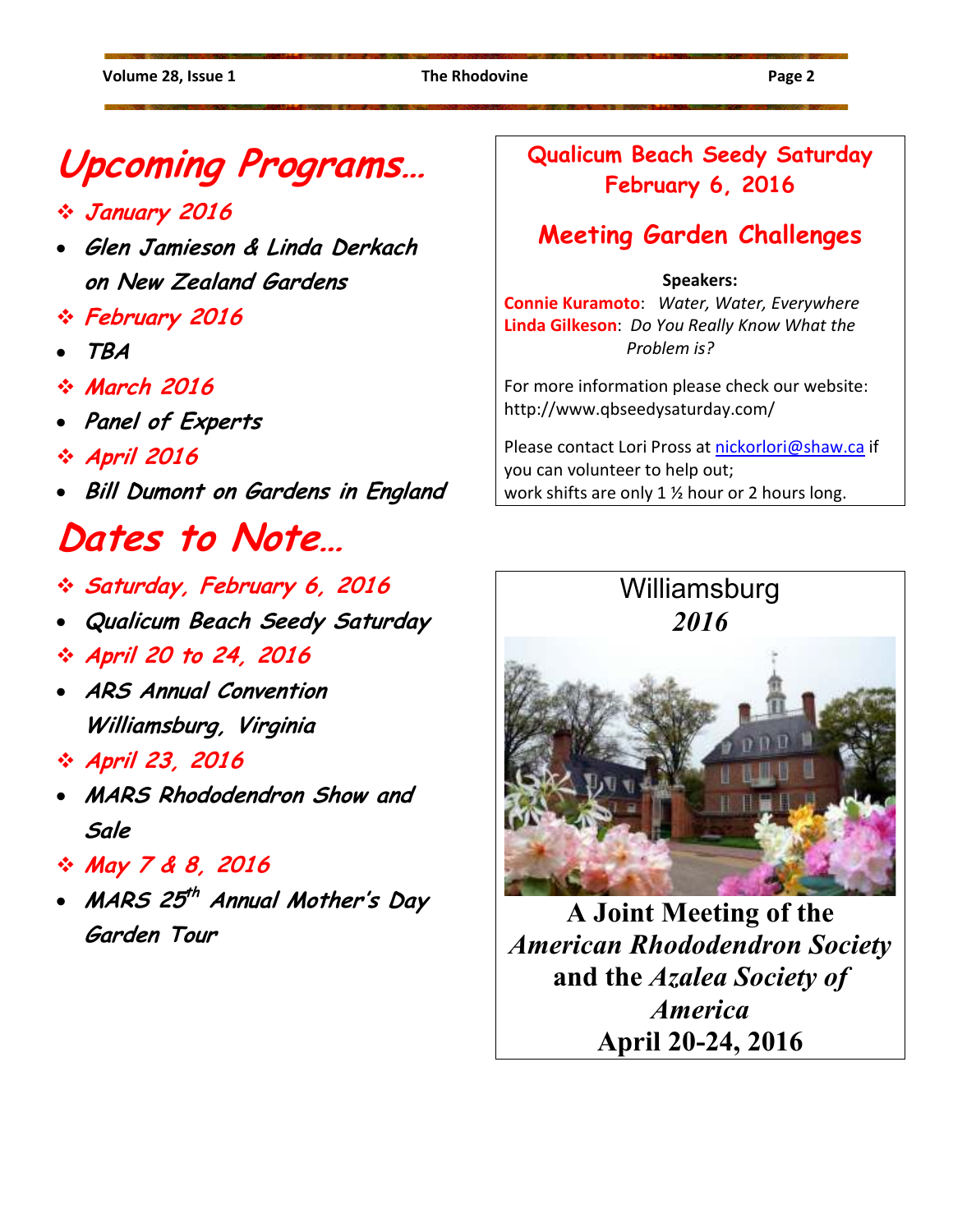# *ARS 2016 Convention Williamsburg Virginia*



#### **Joint ARS/ASA Convention April 20-24, 2016**

We cordially invite you to a joint meeting of both the American Rhododendron Society and the Azalea Society of America in historic Colonial Williamsburg, VA. The meeting will be held from April 20-24, 2016, typically peak season for our dogwood and azalea bloom.

Our convention site is the Fort Magruder Hotel which is located near the Williamsburg Historic District. Our theme is "Legends and Legacies," and we hope to reflect on those who have enriched our lives and our gardens.

#### **Garden Tours**

Tours to the Historic District will be offered daily but we encourage attendees to explore these attractions on their own in small groups. Our primary garden tours will focus on public and private gardens in other nearby areas. On Thursday, we will head to Richmond, the capital of Virginia, and the 80-acre Lewis Ginter Botanical Garden. We will also visit two private gardens, one which has an extensive evergreen azalea collection and the other which is an elegant Japanese garden.



**Conservatory at the Lewis Ginter Botanical Garden**  On Friday, we will explore the 155 acre Norfolk Botanical Gardens with its waterfront setting and many collections including the McDonald Azalea Garden. We will also visit a waterfront garden near Suffolk with an artistic landscape featuring rare companion plants.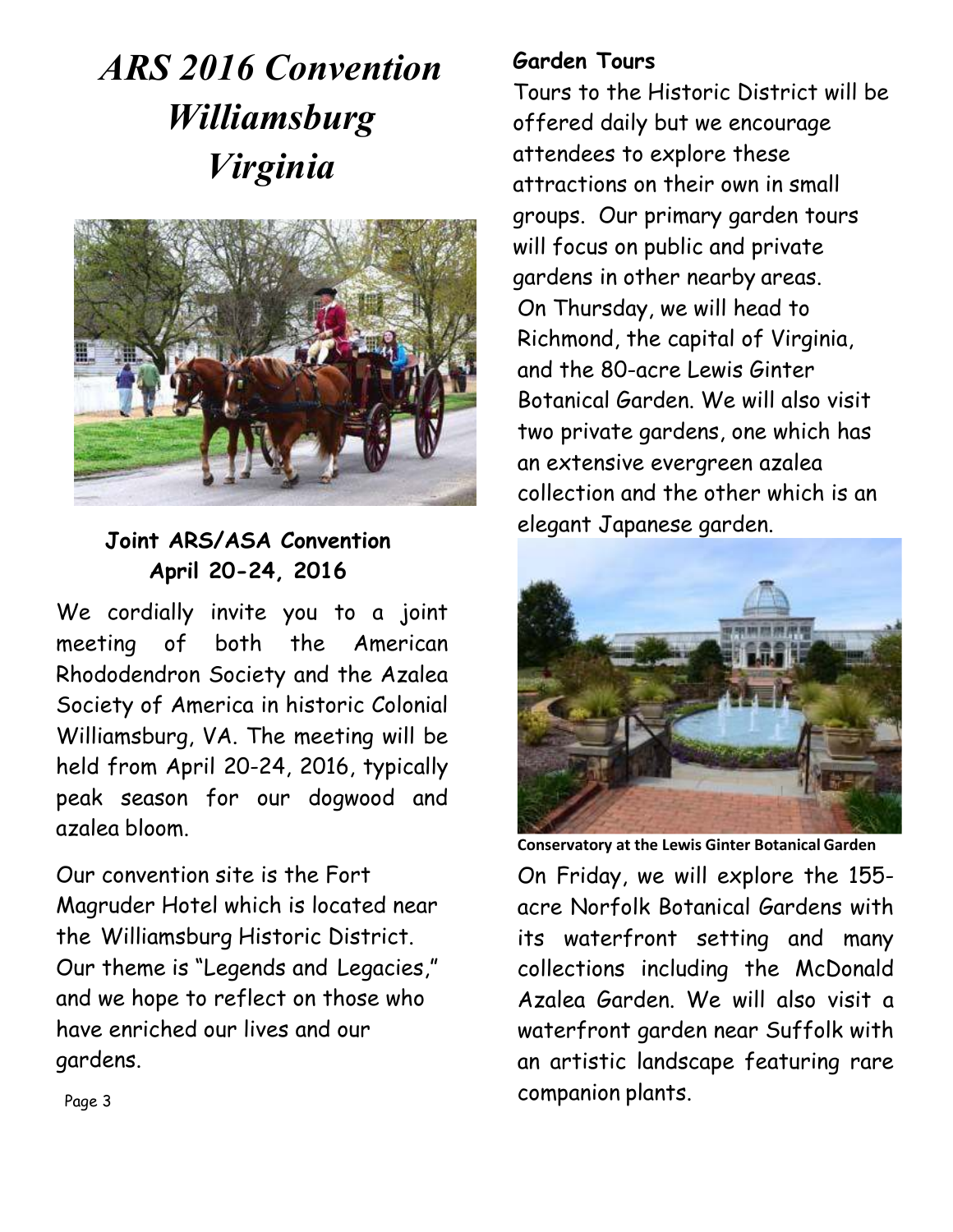

### **Azaleas and Fountain in the Norfolk Botanical Gardens**



### **Masses of Daffodils at Brent and Becky's Display Garden**

Saturday's tour will head to the town of Gloucester and the display garden of Brent and Becky's Bulbs. We will tour several charming private gardens, each with a different focus.

#### **Speakers:**

We have many distinguished speakers, and Thursday night's focus will be the legacies of great plant explorers. Our first speaker will be the famous colonial botanist, John Bartram, humorously portrayed by **Kirk Brown**, Vice President of the Garden Writers Association. He will be followed by one of our most celebrated modern plant explorers, **Steve Hootman**, Director of the Rhododendron Species Foundation in Federal Way, WA.

**Rick Lewandowski**, the former Director of Mt. Cuba Center, will be Friday's keynote. He will discuss landscapes utilizing native azaleas and other native plants. Rick is now Director of the Shangri La Botanical Gardens in Texas.

Saturday's keynote will be **Mike Stewart**, past ARS President and noted nurseryman from Sandy, OR. He will share some of the contributions of legendary plant collectors and hybridizers, and their lasting legacies.

**For an historical and horticultural experience, Williamsburg promises to be a great destination.** 

**To find out more and register, go to www.rhododendron.org. Under** *Society News* **click on 2016 ARS/ASA Joint Convention**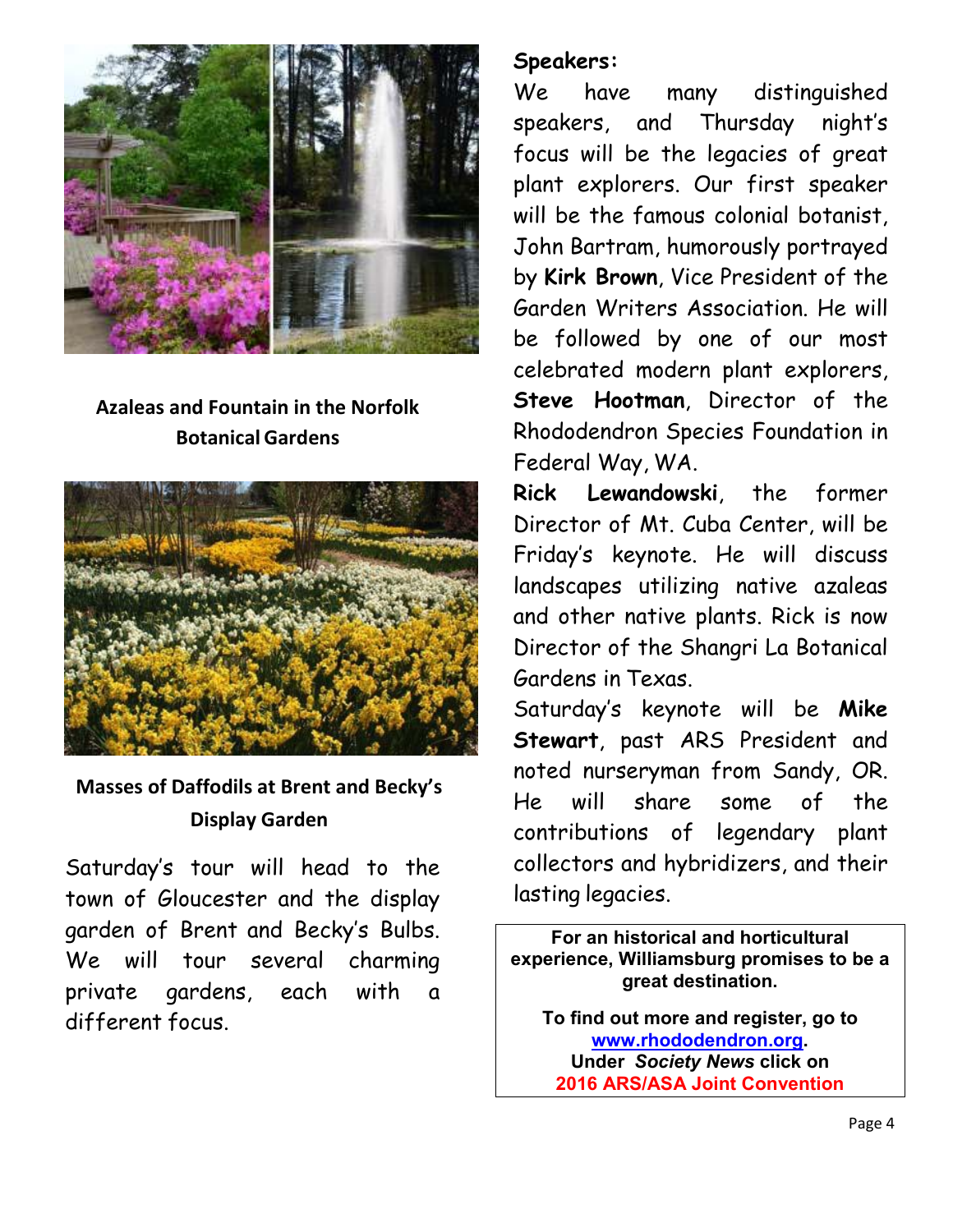# **New Zealand's Trott Garden: A Garden of National Significance**

Story and Photos: Linda Derkach In October 2014, a tour of gardens "down under" brought us to the garden of Alan Trott in the Ashburton District on the South Island. With water features, garden rooms reminiscent of Sissinghurst and Hidcote , a formal knot garden, and a spectacular woodland garden, one could spend several days taking in the bounty. In Part 1 (Part 2 next month) we focus on some of the amazing species that inhabit this garden and keep a myriad of rhododendrons company.



*Isatis tinctoria* (Woad) is a frothy, lemon/lime member of the *Brassicacaea* family, used in the woodland garden to contrast the silver leaves of Cynara – a striking combination.



For those who do not fear the invasive ways of Lilyof-the-Valley, here is *Convallaria majalis* 'Albostriata' used very effectively as ground cover in the woodland garden.



When we first came across this *Viburnum macrocephalum,* the oohs and ahs were audible! Cascading blossoms mingle generously with rhododendrons and camellias.



In one of the many "garden rooms" at Trott's, this early flowering polemonium (Jacob's Ladder) has formed a healthy clump, providing colour in the early cool spring.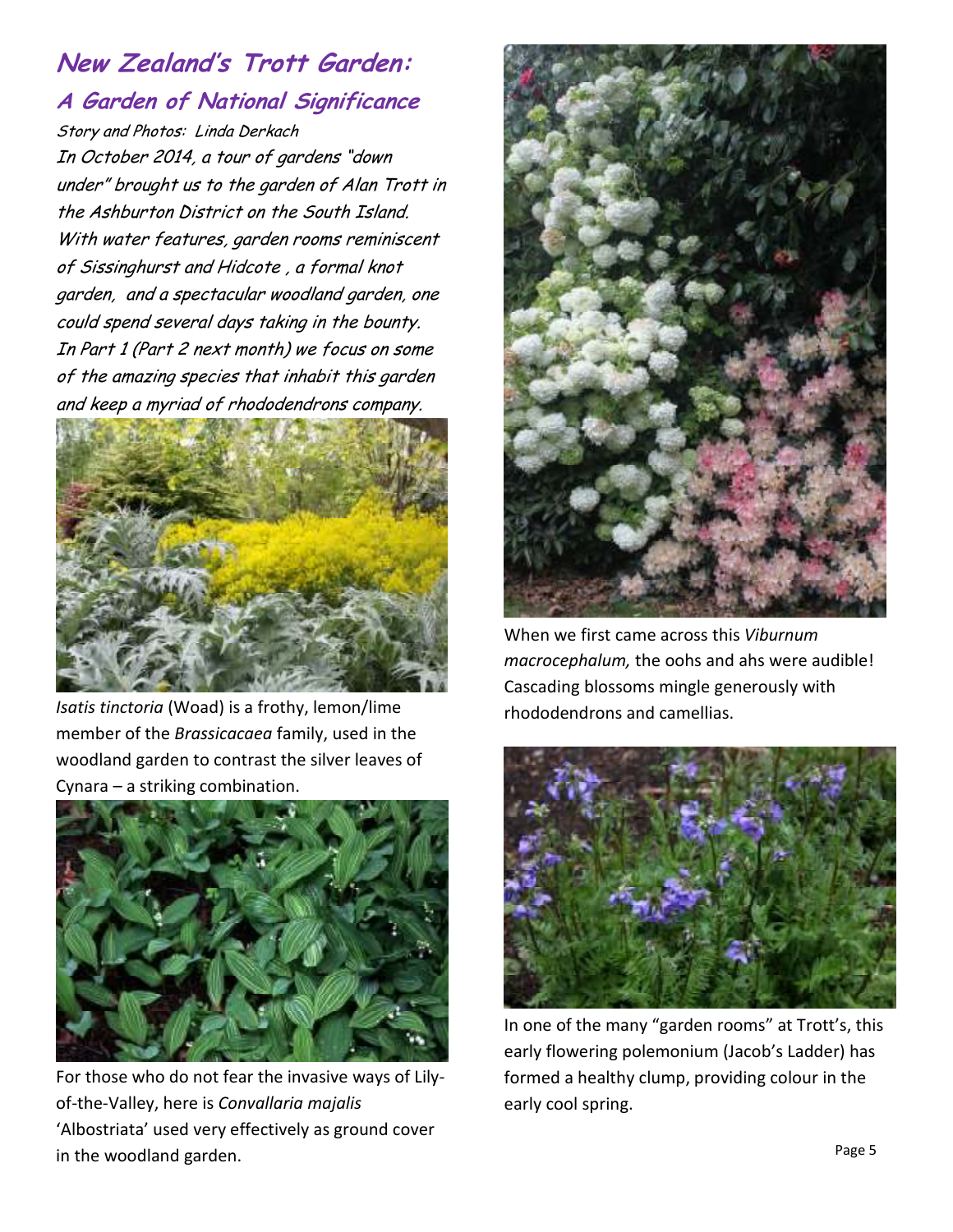

Thalictrum is a very useful perennial – practically no work, all frothy and happy in light shade, and coming in dwarf, small, medium and large sizes – something for every garden. *Thalictrum ichangense* 'Evening Star' is a useful rock garden plant with variegated leaves. *T. minus adiantifolium* at 12 inches is a front of the border plant. *T. delavayi* 'Hewitt's Double' with tiny double blossoms can reach four feet. *Thalictrum* 'Elin' is an amazon easily reaching 7 or 8 feet and much loved by the hummingbirds!





Azaleas in every colour thrive and abound in the Trott Garden.







Many azaleas live here in the Trott garden. Azaleas love New Zealand – and clearly New Zealanders are similarly smitten. It seldom gets cold enough to damage the fabulous blossoms. And Alan Trott has used his artist's eye to create wonderful combinations. In this large estate with many garden rooms, the turning of each corner brings a new breath-taking thrill for the lucky garden visitor.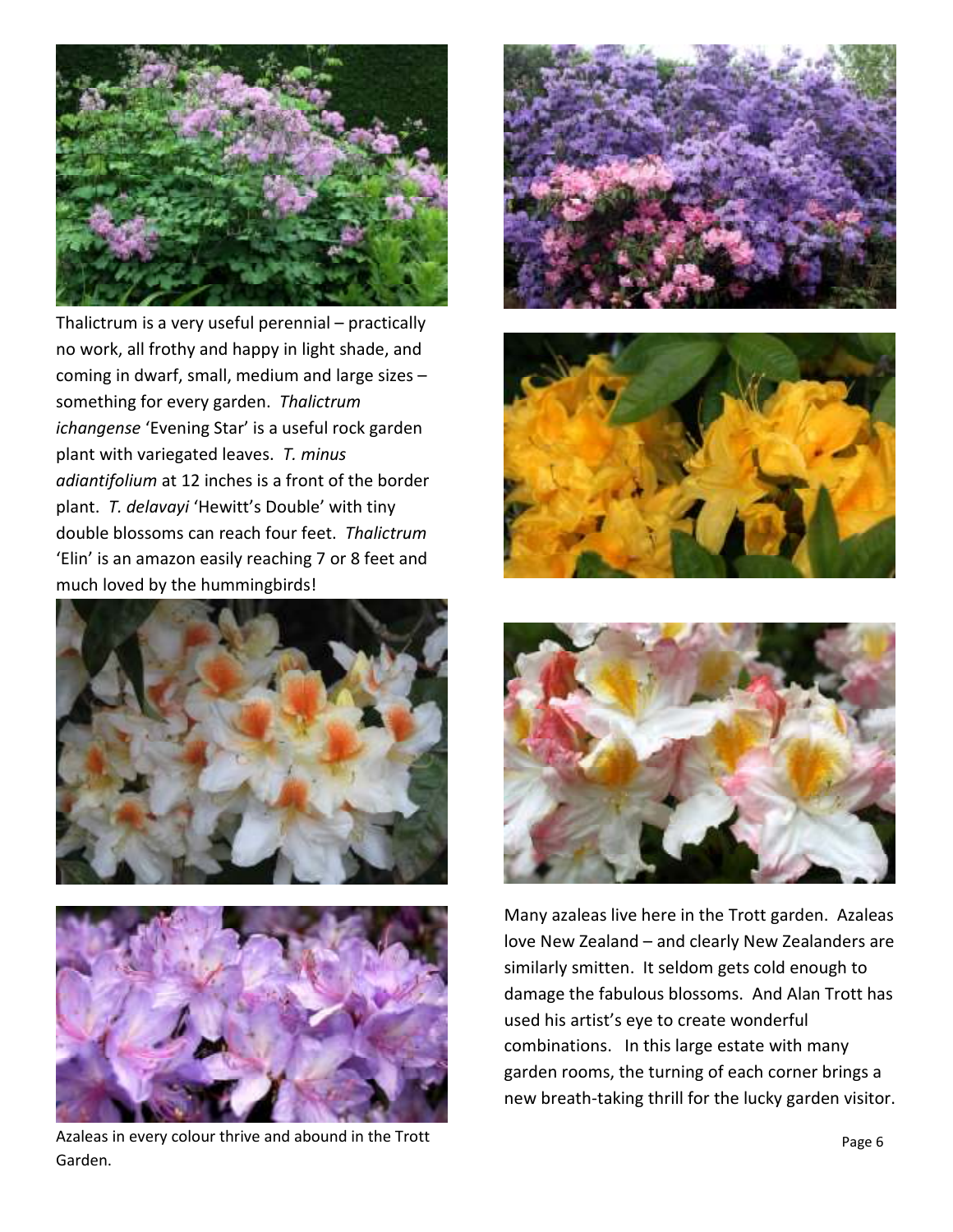### *Species Garden at Milner: Moving Forward*

Story: Marilyn Dawson Photos: John Deniseger



The proposed Species Project at Milner Gardens and Woodland took a few steps forward this fall when a number of trees were felled and the designated lot cleared of debris and roots. Earlier the advisory committee had approved spending up to \$25,000 for the job.

Bids were sent to area companies and the lower bid was accepted. The cleared site behind the reflecting pool and gift shop will now be left to settle over the winter, in case nearby tree roots were damaged with the falling and come crashing down in a storm.



Milner has erected a large sign on the site announcing the anticipated species garden. A cooperative project of ARS Chapters, Milner Gardens and VIU, the sign provides information about conservation, education and inspiration.



Next step involves more infrastructure, fencing for the holding area on an adjacent property and irrigation for the site. That should take place next spring. Tony Ansdell will apply to the ARS in the New Year for a grant to help finance irrigation expenses. Meanwhile the \$20,000 pledged by the chapters has been deposited in a MARS special account to be spent with matching funds from Milner.

If all goes to schedule, planting should begin next summer.